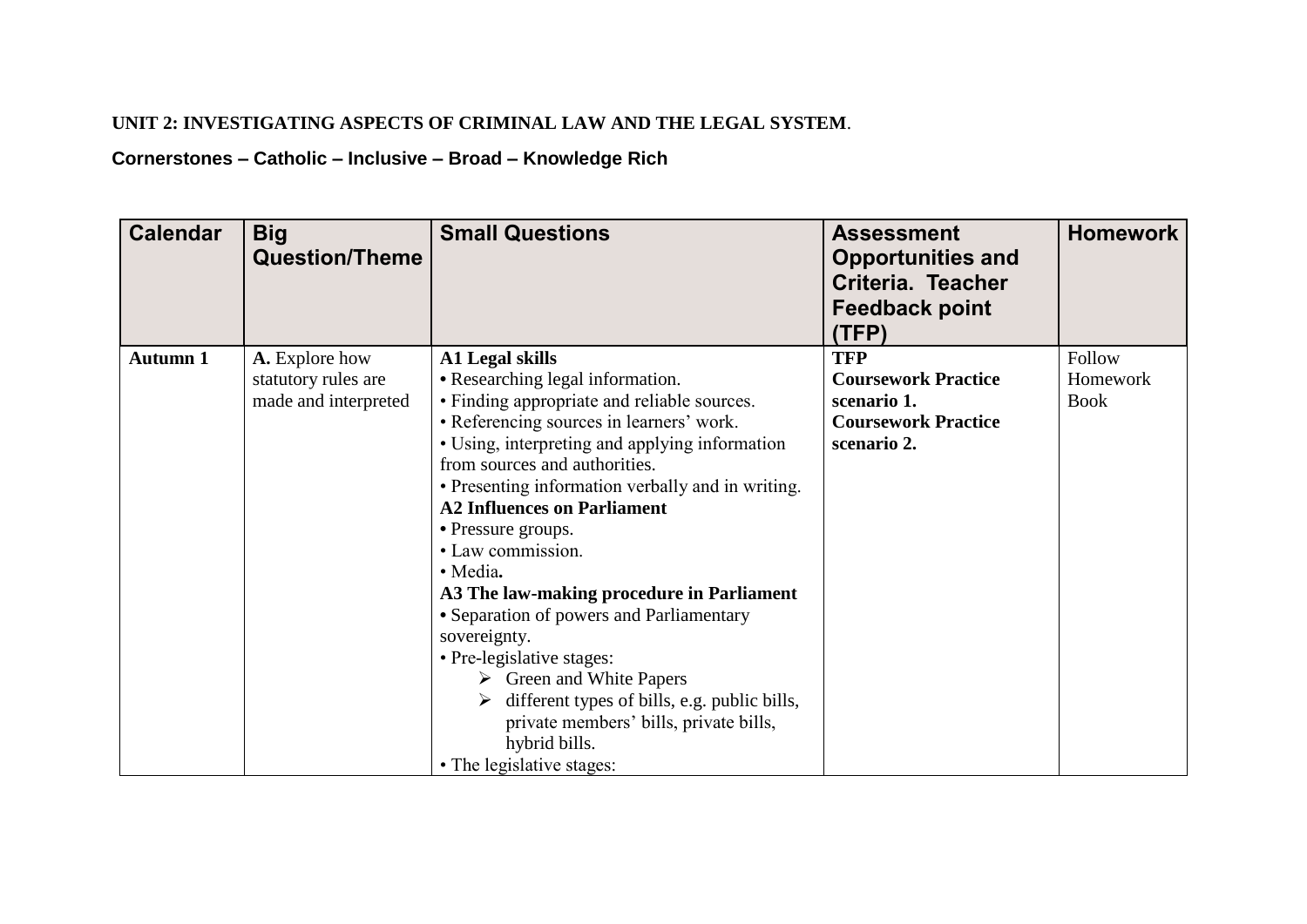|                 |                        | $\triangleright$ House of Commons (first reading,<br>second reading, committee stage, report<br>stage)<br>House of Lords<br>$\triangleright$ royal assent<br>$\triangleright$ commencement of an act. |                               |             |
|-----------------|------------------------|-------------------------------------------------------------------------------------------------------------------------------------------------------------------------------------------------------|-------------------------------|-------------|
|                 |                        | A4 How statutes are interpreted by the courts                                                                                                                                                         |                               |             |
|                 |                        | The rules of statutory interpretation:                                                                                                                                                                |                               |             |
|                 |                        | • literal rule                                                                                                                                                                                        |                               |             |
|                 |                        | · golden rule                                                                                                                                                                                         |                               |             |
|                 |                        | · mischief rule                                                                                                                                                                                       |                               |             |
|                 |                        | • purposive approach.                                                                                                                                                                                 |                               |             |
| <b>Autumn 2</b> | <b>B.</b> Examine how  | <b>B1 Delegated legislation</b>                                                                                                                                                                       | <b>TFP</b>                    | Follow      |
|                 | legislation is         | • Types of delegated legislation:                                                                                                                                                                     | <b>Coursework Draft 1 and</b> | Homework    |
|                 | processes in a leaflet | $\triangleright$ orders in council                                                                                                                                                                    | actual marking.               | <b>Book</b> |
|                 | format. made outside   | statutory instruments                                                                                                                                                                                 |                               |             |
|                 | of Parliament          | $\triangleright$ by-laws.                                                                                                                                                                             |                               |             |
|                 |                        | • Controls on delegated legislation:                                                                                                                                                                  |                               |             |
|                 |                        | $\triangleright$ judicial controls, e.g. procedural and                                                                                                                                               |                               |             |
|                 |                        | substantive ultra vires and Wednesbury                                                                                                                                                                |                               |             |
|                 |                        | unreasonableness                                                                                                                                                                                      |                               |             |
|                 |                        | $\triangleright$ parliamentary controls, e.g. negative and                                                                                                                                            |                               |             |
|                 |                        | affirmative resolution; scrutiny                                                                                                                                                                      |                               |             |
|                 |                        | committees; the parent act.                                                                                                                                                                           |                               |             |
|                 |                        | <b>B2</b> The European legislative process and its<br>institutions                                                                                                                                    |                               |             |
|                 |                        |                                                                                                                                                                                                       |                               |             |
|                 |                        | • Types of EU laws, e.g. regulations, directives<br>and decisions.                                                                                                                                    |                               |             |
|                 |                        | • Outline of the role of the European law-making                                                                                                                                                      |                               |             |
|                 |                        | institutions, e.g. European Council,                                                                                                                                                                  |                               |             |
|                 |                        | European Commission, European Parliament,                                                                                                                                                             |                               |             |
|                 |                        | European Court of Justice.                                                                                                                                                                            |                               |             |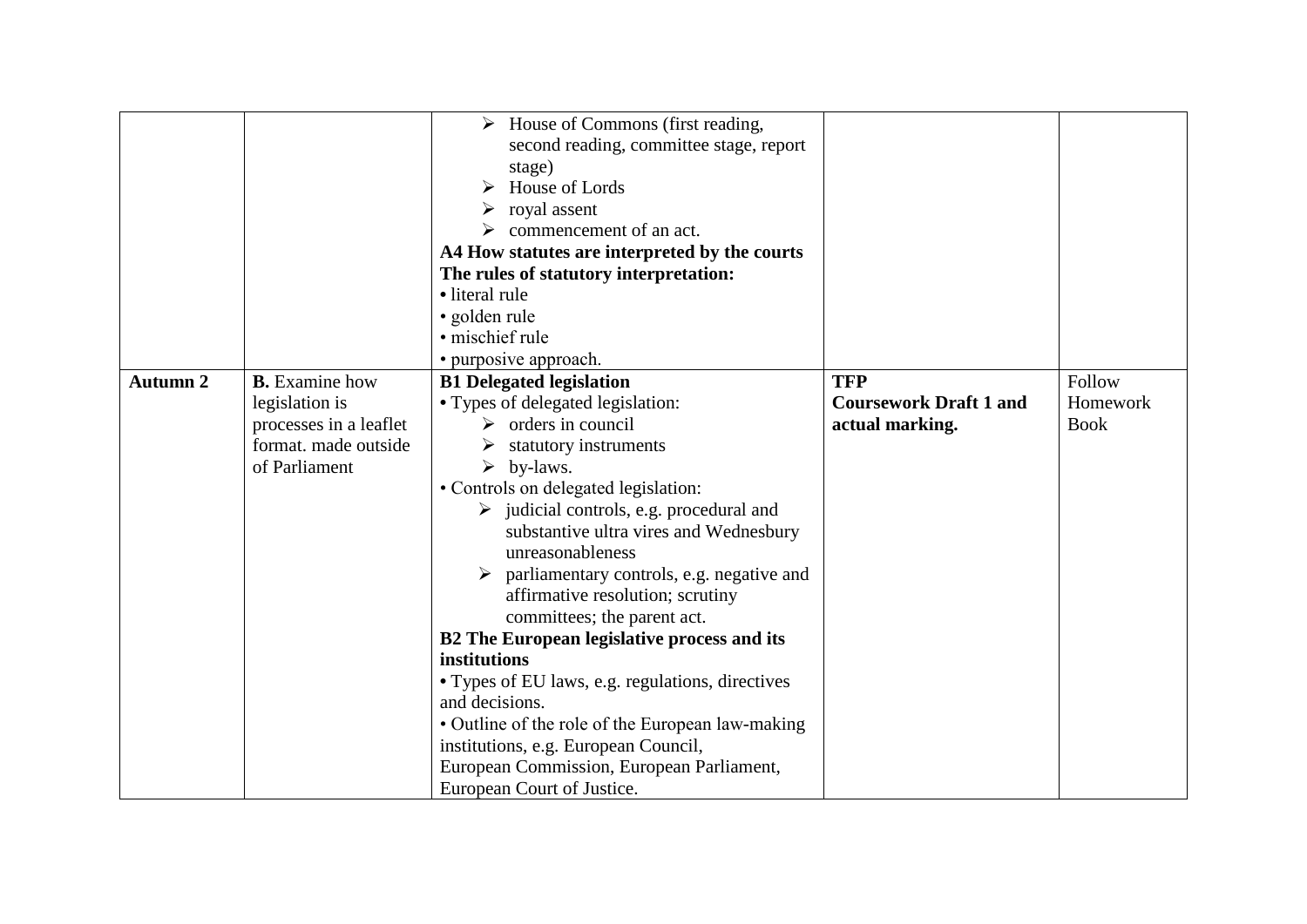|                 |                          | • Impact of EU laws on the UK, e.g. how conflicts    |                               |             |
|-----------------|--------------------------|------------------------------------------------------|-------------------------------|-------------|
|                 |                          | between EU and domestic legislation are              |                               |             |
|                 |                          | resolved.                                            |                               |             |
| <b>Spring 1</b> | C. Explore the various   | C1 The legal profession                              | <b>TFP</b>                    | Follow      |
|                 | legal personnel          | • The work of solicitors, barristers and legal       | <b>Coursework Practice</b>    | Homework    |
|                 | involved in a criminal   | executives in criminal cases; how they are paid.     | scenario 3.                   | <b>Book</b> |
|                 | trial                    | · Regulation and complaints against legal            | <b>Coursework Practice</b>    |             |
|                 |                          | professionals.                                       | scenario 4.                   |             |
|                 |                          | C2 Financing advice and representation in a          |                               |             |
|                 |                          | criminal trial                                       |                               |             |
|                 |                          | • Legal advice at the police station.                |                               |             |
|                 |                          | • Funding for representation at the magistrates'     |                               |             |
|                 |                          | and the crown courts.                                |                               |             |
|                 |                          | C3 Lay people                                        |                               |             |
|                 |                          | • Magistrates:                                       |                               |             |
|                 |                          | $\triangleright$ selection and appointment           |                               |             |
|                 |                          | $\triangleright$ training                            |                               |             |
|                 |                          | $\triangleright$ role in a criminal trial.           |                               |             |
|                 |                          | • Juries:                                            |                               |             |
|                 |                          | $\triangleright$ qualification and disqualification  |                               |             |
|                 |                          | $\triangleright$ selection, e.g. summoning and       |                               |             |
|                 |                          | challenging                                          |                               |             |
|                 |                          | $\triangleright$ role in a criminal trial.           |                               |             |
|                 |                          | <b>C4 Judiciary</b>                                  |                               |             |
|                 |                          | • The role of judges in criminal trials.             |                               |             |
| Spring 2        | <b>D</b> . Apply the key | D1 Elements of a crime                               | <b>TFP</b>                    | Follow      |
|                 | elements of crime and    | • Actus reus acts and omissions; causation; mens     | <b>Coursework First draft</b> | Homework    |
|                 | sentencing in non-       | rea; strict liability; coincidence of actus reus and | and actual marking.           | <b>Book</b> |
|                 | fatal offence case       | mens rea.                                            |                               |             |
|                 | studies                  | <b>D2</b> Non-fatal offences                         |                               |             |
|                 |                          | • The actus reus and mens rea of:                    |                               |             |
|                 |                          | $\triangleright$ assault and battery                 |                               |             |